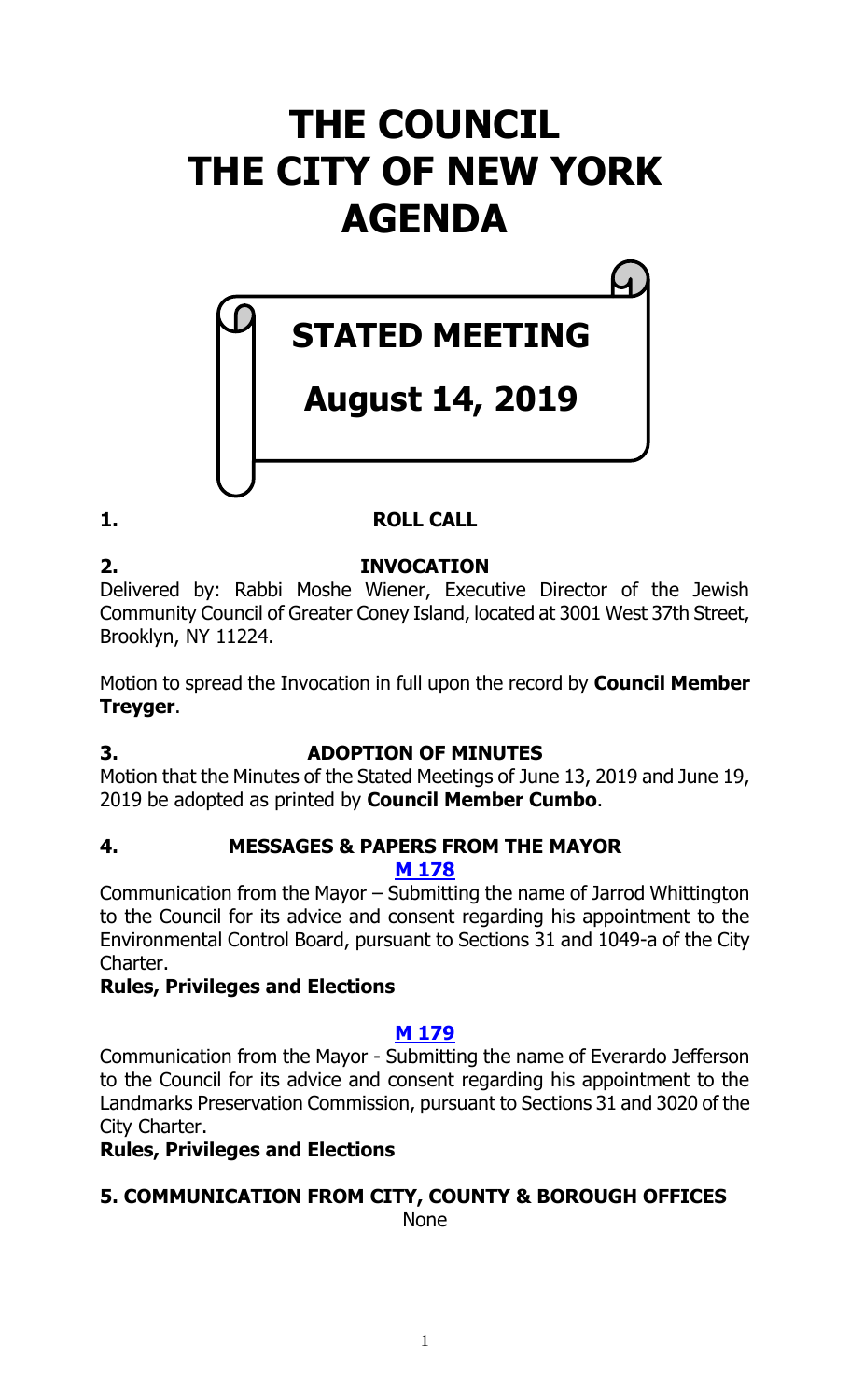#### **6. PETITIONS & COMMUNICATIONS**

None

#### **7. LAND USE CALL-UPS M [180](https://legistar.council.nyc.gov/LegislationDetail.aspx?ID=4085789&GUID=3D2FAE89-AC38-484C-BC6C-0A2E4AAA9519&Options=&Search=)**

By Council Member Moya:

Pursuant to Rule 11.20(b) of the Council and §20-226 of the New York City Administrative Code, the Council resolves that the action of the Department of Consumer Affairs approving an unenclosed sidewalk café located at 9535 40th Road, Borough of Queens, Council District 21, Community District 4, Application No**. 20195689 TCQ** (**Sabor Latino**) shall be subject to review by the Council.

#### **Roll Call**

#### **8. COMMUNICATION FROM THE SPEAKER**

#### **9. DISCUSSION OF GENERAL ORDERS**

**10. REPORT OF SPECIAL COMMITTEES**

None

#### **11. REPORTS OF STANDING COMMITTEES Report of the Committee on Finance Preconsidered Res [1022](https://legistar.council.nyc.gov/LegislationDetail.aspx?ID=4076934&GUID=39E8106F-C9FC-4CE7-AA59-769AE059C062&Options=&Search=)**

Resolution approving the new designation and changes in the designation of certain organizations to receive funding in the Expense Budget. **Coupled on GO**

#### **Preconsidered [L.U.](https://legistar.council.nyc.gov/LegislationDetail.aspx?ID=4082668&GUID=91755EE0-7093-43F9-BAF3-032BCA3D28A1&Options=&Search=) 501 & Res [1029](https://legistar.council.nyc.gov/LegislationDetail.aspx?ID=4085874&GUID=721A0096-E5D4-499A-B5C6-17EA40F65DDE&Options=&Search=)**

Olinville Manor, Block 4594, Lot 44; Bronx, Community District No. 12, Council District 15.

#### **Coupled on GO**

#### **Preconsidered [L.U.](https://legistar.council.nyc.gov/LegislationDetail.aspx?ID=4082669&GUID=338E3B4A-7879-4D03-8037-0AC23B5EA472&Options=&Search=) 502 & Res [1030](https://legistar.council.nyc.gov/LegislationDetail.aspx?ID=4085875&GUID=E6E5DDB4-0223-4590-BDF0-030C146BA8C3&Options=&Search=)**

Harlen House, Block 1736, Lots 1 and 60; Manhattan, Community District No. 10, Council District 9.

#### **Coupled on GO**

#### **Preconsidered [L.U.](https://legistar.council.nyc.gov/LegislationDetail.aspx?ID=4082670&GUID=CD395D7F-6821-4026-A498-5027533E2B91&Options=&Search=) 503 & Res [1031](https://legistar.council.nyc.gov/LegislationDetail.aspx?ID=4085876&GUID=DCAB4C67-EAC0-48F4-B591-390DB015C243&Options=&Search=)**

340 South Third Street HDFC, Block 2437, Lot 11; Brooklyn, Community District No. 1, Council District 34.

#### **Coupled on GO**

#### **Preconsidered [L.U.](https://legistar.council.nyc.gov/LegislationDetail.aspx?ID=4084757&GUID=70ED26A1-5F90-48C0-BA49-3524EE8B2824&Options=&Search=) 504 & Res [1032](https://legistar.council.nyc.gov/LegislationDetail.aspx?ID=4085879&GUID=56AF96BE-9546-4A3A-B3EC-07750064AABC&Options=&Search=)**

Langsam 4, Block 2870, Lot 61; Bronx, Community District No. 5, Council District 14.

#### **Coupled on GO**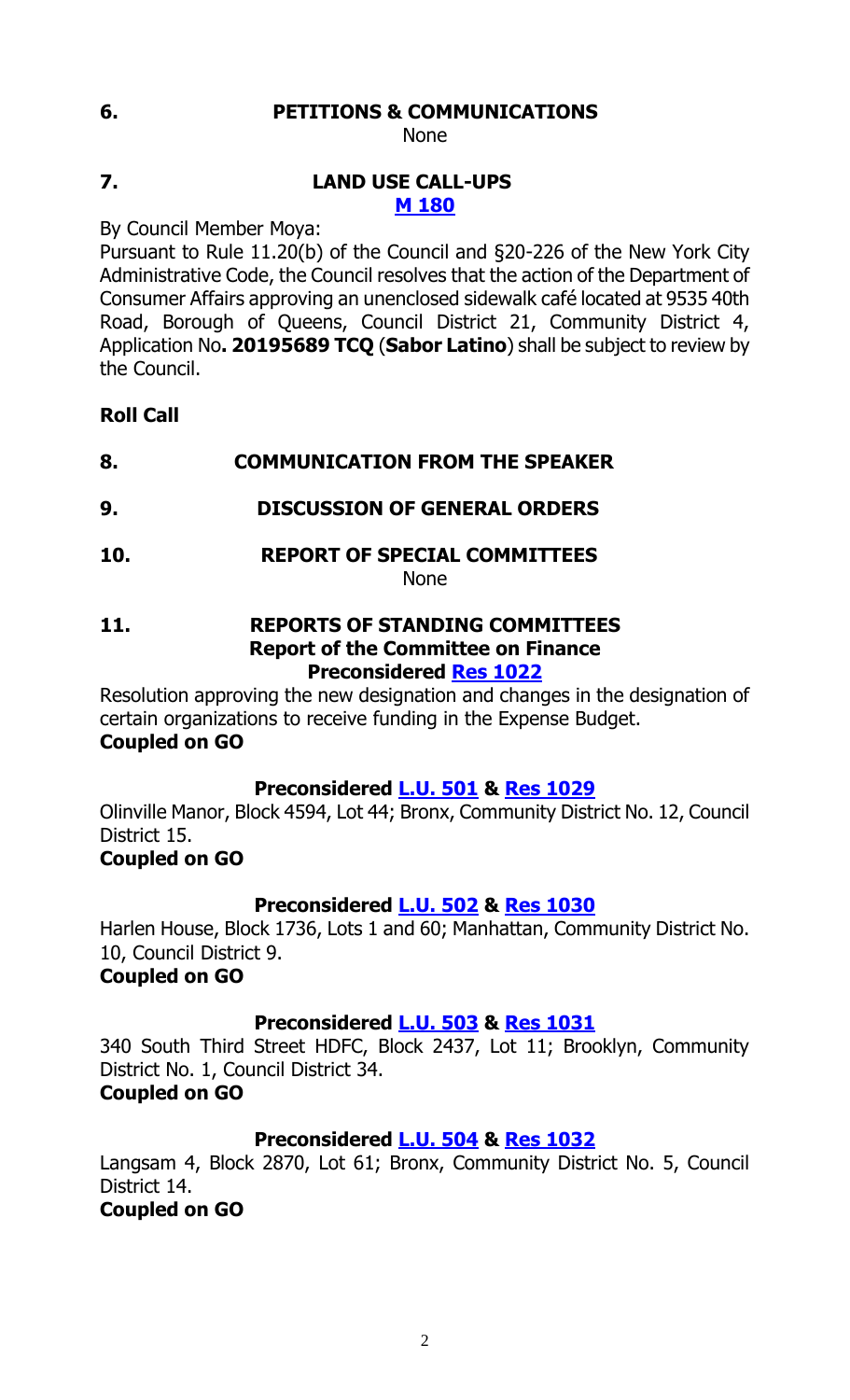#### **Report of the Committee on General Welfare [Int 1332-A](https://legistar.council.nyc.gov/LegislationDetail.aspx?ID=3840820&GUID=D4B79683-7A7C-491C-89A7-E25B42871858&Options=&Search=)**

An Amended Local Law to amend the administrative code of the city of New York, in relation to an office of constituent services.

#### **Amended and Coupled on GO**

#### **[Int 1333-A](https://legistar.council.nyc.gov/LegislationDetail.aspx?ID=3840816&GUID=90596DBF-AEC7-47A5-BF3E-EA446EC68C7E&Options=&Search=)**

An Amended Local Law to amend the administrative code of the city of New York, in relation to reporting on arrests, summonses, removals, escorts and use of force incidents occurring in department of social services/human resources administration job centers and SNAP centers.

#### **Amended and Coupled on GO**

#### **[Int 1335-A](https://legistar.council.nyc.gov/LegislationDetail.aspx?ID=3840817&GUID=28F074EC-EA5A-4A7E-A9FF-207D43223E51&Options=&Search=)**

An Amended Local Law to amend the administrative code of the city of New York, in relation to establishing a pilot program for the provision of social work services at department of social services/human resources administration job centers.

#### **Amended and Coupled on GO**

#### **[Int 1336-A](https://legistar.council.nyc.gov/LegislationDetail.aspx?ID=3840819&GUID=1F5CA044-E394-4D60-A0C7-05425F6AD33A&Options=&Search=)**

An Amended Local Law to amend the administrative code of the city of New York, in relation to de-escalation and trauma-informed training.

## **Amended and Coupled on GO**

#### **[Int 1337-A](https://legistar.council.nyc.gov/LegislationDetail.aspx?ID=3840818&GUID=EBD2B11D-A429-4310-93DF-5D58DA9C558C&Options=&Search=)**

An Amended Local Law to amend the administrative code of the city of New York, in relation to requiring space for children at department of social services/human resources administration job centers and SNAP centers. **Amended and Coupled on GO**

#### **[Int 1347-A](https://legistar.council.nyc.gov/LegislationDetail.aspx?ID=3840822&GUID=B28D221A-F09D-4988-9E79-12E4240F6310&Options=&Search=)**

An Amended Local Law to amend the administrative code of the city of New York, in relation to requiring the department of social services/human resources administration to maintain systems in which clients may reschedule appointments over the phone.

#### **Amended and Coupled on GO**

#### **[Int 1350-A](https://legistar.council.nyc.gov/LegislationDetail.aspx?ID=3840815&GUID=7CE8F252-9389-4563-BA43-456489ED1905&Options=&Search=)**

An Amended Local Law in relation to implementation of a plan based on findings of the audit of department of social services/human resources administration job centers and SNAP centers.

#### **Amended and Coupled on GO**

#### **[Int 1359-A](https://legistar.council.nyc.gov/LegislationDetail.aspx?ID=3840821&GUID=50640DFF-B32E-49DA-93D1-5C63B52832DD&Options=&Search=)**

An Amended Local Law to amend the administrative code of the city of New York, in relation to requiring the department of social services/human resources administration to report on termination of public assistance and reopening.

#### **Amended and Coupled on GO**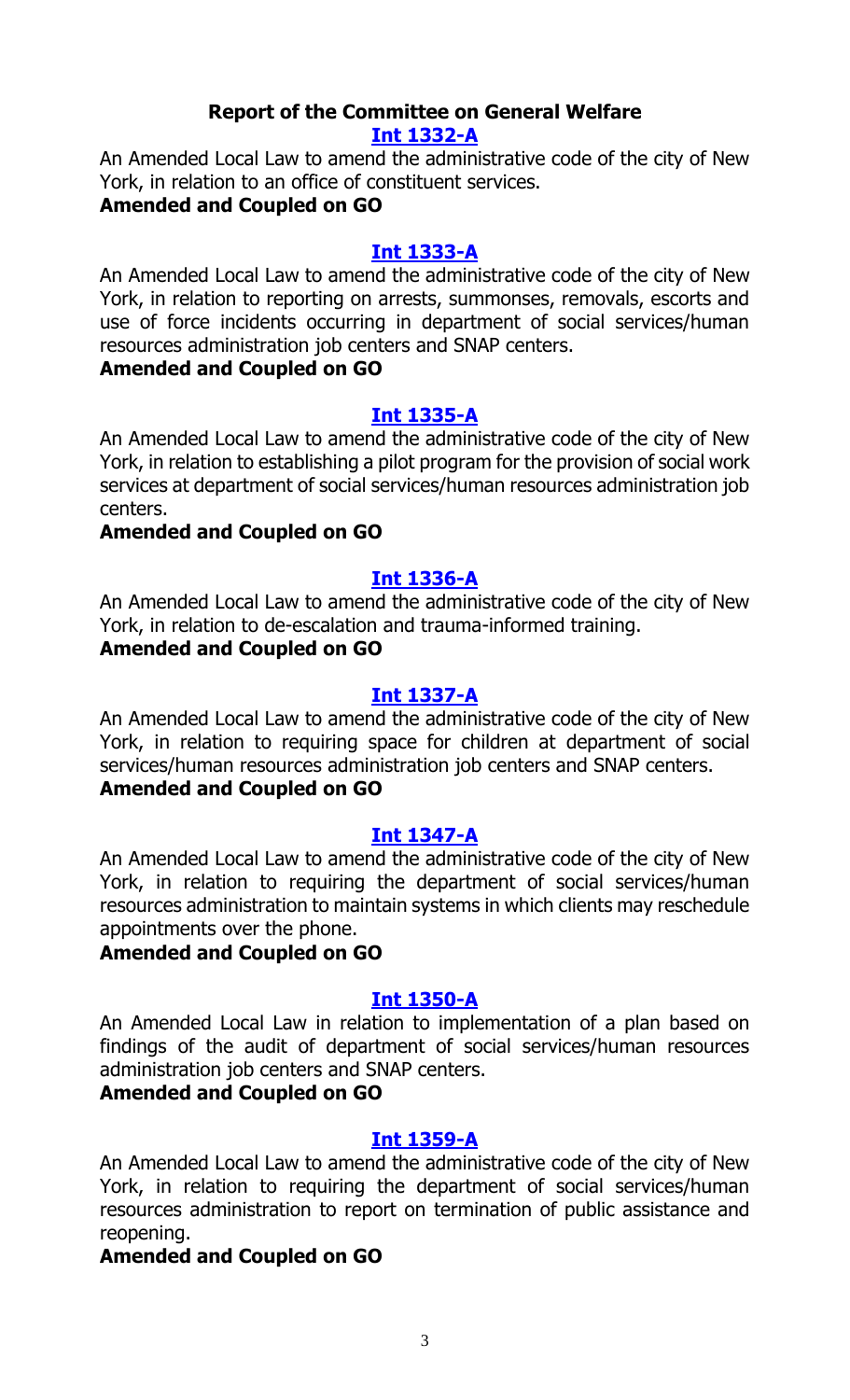#### **Int [1382-A](https://legistar.council.nyc.gov/LegislationDetail.aspx?ID=3840852&GUID=159A8F38-2CDE-4B8E-9E5D-502F11FC211C&Options=&Search=)**

An Amended Local Law in relation to auditing department of social services/human resources administration job centers and SNAP centers. **Amended and Coupled on GO**

#### **Int [1389-A](https://legistar.council.nyc.gov/LegislationDetail.aspx?ID=3840854&GUID=6A084E1A-DDFD-44ED-A59B-2B47F35DC3BE&Options=&Search=)**

An Amended Local Law to amend the administrative code of the city of New York, in relation to requiring the department of social services/human resources administration to report on termination of public assistance **Amended and Coupled on GO**

#### **Int [1403-A](https://legistar.council.nyc.gov/LegislationDetail.aspx?ID=3843682&GUID=D547FF29-E30A-42B7-B469-B0EC4E68E11C&Options=&Search=)**

An Amended Local Law to amend the administrative code of the city of New York, in relation to requiring the department of social services/human resources administration to report annually on comments, questions and complaints by clients.

#### **Amended and Coupled on GO**

#### **Report of the Committee on Housing and Buildings [Int 30-A](https://legistar.council.nyc.gov/LegislationDetail.aspx?ID=3331713&GUID=A7422AF5-6077-4764-A384-1BF941B24132&Options=&Search=)**

An Amended Local Law to amend the administrative code of the city of New York, in relation to the recovery of relocation expenses incurred by the department of housing preservation and development pursuant to a vacate order.

#### **Amended and Coupled on GO**

## **Report of the Committee on Land Use**

**[L.U. 477](https://legistar.council.nyc.gov/LegislationDetail.aspx?ID=4059119&GUID=7B96D4BD-8128-4DB9-942C-C677F175555B&Options=&Search=) & [Res 1033](https://legistar.council.nyc.gov/LegislationDetail.aspx?ID=4085939&GUID=DD9EDF8D-C05F-4AA6-BF8E-876365523562&Options=&Search=)**

Application **C 190253 HAM** (**201-207 7th Avenue**) submitted by the Department of Housing Preservation and Development (HPD) pursuant to Article 16 of the General Municipal Law of New York State for designation of property located at 201-207 7th Avenue (Block 797, Lots 80, 81, 82, and 83) as an Urban Development Action Area; and as an Urban Development Action Area Project for such area; and pursuant to Section 197-c of the New York City Charter for the disposition of such property to a developer to be selected by HPD, Borough of Manhattan, Council District 3, Community District 4. **Coupled on GO**

#### **[L.U. 478](https://legistar.council.nyc.gov/LegislationDetail.aspx?ID=4059135&GUID=65362B66-0597-4094-B982-802B8E6C3AB7&Options=&Search=) & [Res 1034](https://legistar.council.nyc.gov/LegislationDetail.aspx?ID=4085940&GUID=CAFB8776-68C1-473A-91D6-5D2938C23C36&Options=&Search=)**

Application **20195731 HAM** (**201-207 7th Avenue**) submitted by the New York City Department of Housing Preservation and Development pursuant to Section 577 of Article XI of the Private Housing Finance Law for the approval of a real property tax exemption for property located at 201-207 7th Avenue (Block 797, Lots 80, 81, 82, and 83), Borough of Manhattan, Council District 3, Community District 4.

#### **Coupled on GO**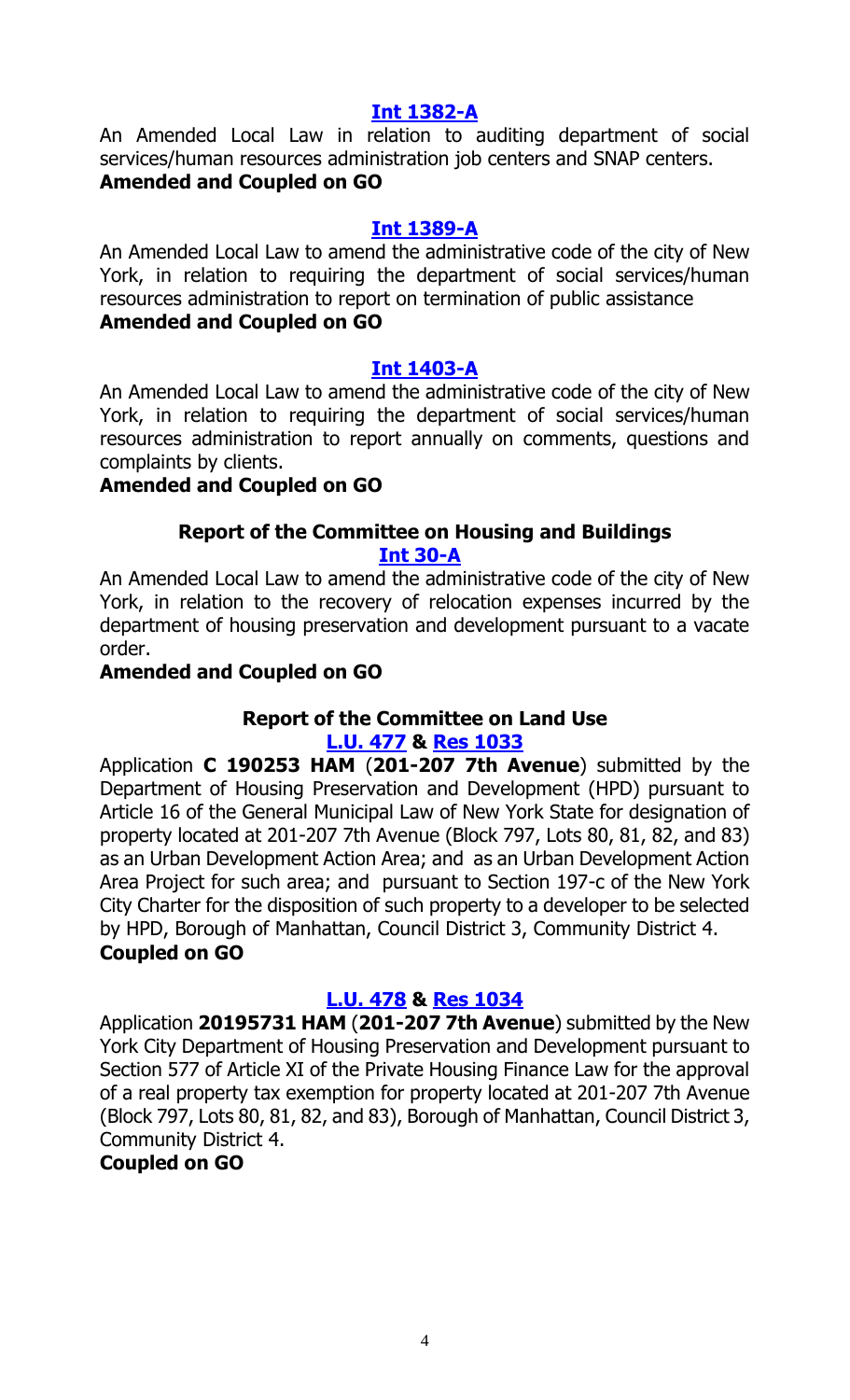#### **[L.U. 479](https://legistar.council.nyc.gov/LegislationDetail.aspx?ID=4059117&GUID=6FC758AA-6738-4C92-AB43-97245C445EF3&Options=&Search=)**

Application No. **C 180164 ZMK** (**273 Avenue U Rezoning**) submitted by Ciarafour Realty, LLC, pursuant to Sections 197-c and 201 of the New York City Charter for an amendment of the Zoning Map, Section No. 28c, changing from an R5B District to an R6A District property bounded by a line 100 feet northerly of Avenue U, McDonald Avenue, Avenue U, and Lake Street, for property located in the Borough of Brooklyn, Council District 47, Community District 11.

#### **Approved with Modifications and Referred to the City Planning Commission pursuant to Section 197-(d) of the New York City Charter.**

#### **[L.U. 480](https://legistar.council.nyc.gov/LegislationDetail.aspx?ID=4059118&GUID=0C36879E-B719-4052-86C1-A9819A7FE1E4&Options=&Search=)**

Application N **180165 ZRK** (**273 Avenue U Rezoning**) submitted by Ciarafour Realty, LLC, pursuant to Section 201 of the New York City Charter, for an amendment of the Zoning Resolution of the City of New York, modifying APPENDIX F for the purpose of establishing a Mandatory Inclusionary Housing area, for property located in the Borough of Brooklyn, Council District 47, Community District 11.

#### **Approved with Modifications and Referred to the City Planning Commission pursuant to Section 197-(d) of the New York City Charter.**

#### **[L.U. 500](https://legistar.council.nyc.gov/LegislationDetail.aspx?ID=4068826&GUID=EB46909B-9C89-4435-AA9C-A5EB46C44AC2&Options=&Search=) & [Res 1035](https://legistar.council.nyc.gov/LegislationDetail.aspx?ID=4085941&GUID=57D466AC-965C-4493-A2D5-7CE835F0A3E1&Options=&Search=)**

Application No. **20195667 TCK** (**Franklin Guest House**) pursuant to Section 20-226 of the Administrative Code of the City of New York, concerning the petition of Madre Hospitality Inc. d/b/a Franklin Guest House, for a revocable consent to establish maintain and operate an unenclosed sidewalk café located 215 Franklin Street, Borough of Brooklyn, Council District 33, Community District 1. This application is subject to review and action by the Land Use Committee only if called-up by vote of the Council pursuant Section 11.20(c) of the Rules of the Council and Section 20-226 of the New York City Administrative Code.

#### **Coupled on GO**

#### **Preconsidered [L.U.](https://legistar.council.nyc.gov/LegislationDetail.aspx?ID=4077429&GUID=9C55A7BB-0D1B-4DB6-B248-7F53615E73E7&Options=&Search=) 505 & [Res 1036](https://legistar.council.nyc.gov/LegislationDetail.aspx?ID=4085942&GUID=C405FFD0-9E13-4A1E-B8F0-8060597457A2&Options=&Search=)**

Application No. **20185509 SCQ** submitted by the New York City School Construction Authority Pursuant to Section 1732 of the Public Authorities Law for approval of a site selection for a new, approximately 306-seat prekindergarten center to be located on Block 2018, part of lot 1, in the Borough of Queens Community School District 21, Council District 37, Community District 4.

#### **Coupled on GO**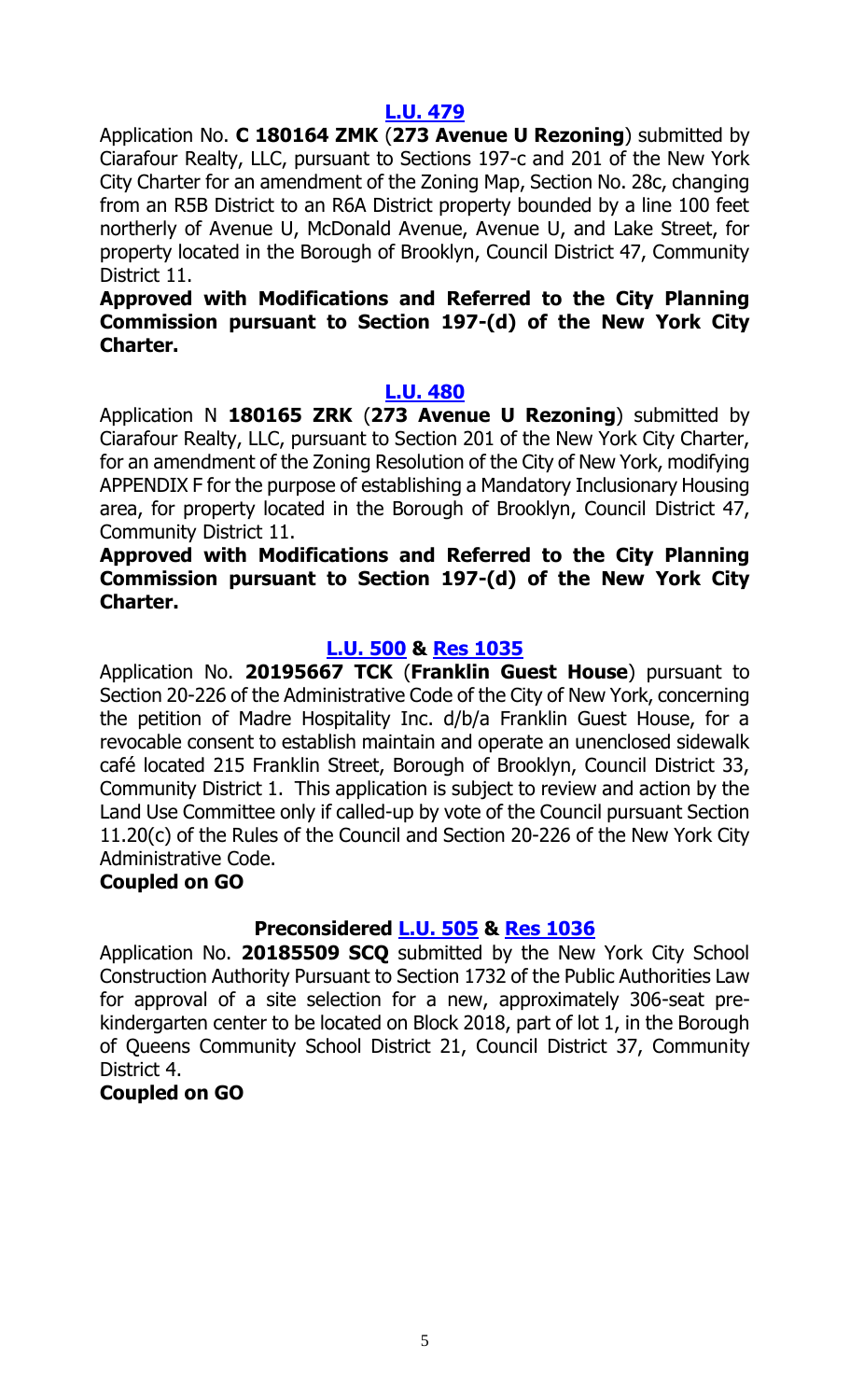## **Preconsidered [L.U.](https://legistar.council.nyc.gov/LegislationDetail.aspx?ID=4077433&GUID=FD10AF75-ED12-41D6-80A1-3DC8C310D5B2&Options=&Search=) 506 & [Res 1037](https://legistar.council.nyc.gov/LegislationDetail.aspx?ID=4085943&GUID=E462A308-EE6A-44D9-94F4-9FBF9AC2F363&Options=&Search=)**

Application No. C **190286(A) HAK** (**East New York North NCP-UDAAP**) submitted by the Department of Housing Preservation and Development pursuant to Article 16 of the General Municipal Law and Section 197-c of the New York City Charter for the designation of an Urban Development Action Area, the approval of an Urban Development Action Area Project, and the disposition of property located at 190 Essex Street (Block 3956, Lot 59); 227 Vermont Street, 225 Vermont Street, and 223 Vermont Street (Block 3706, Lots 12, 13, and 14); and 583 Belmont Avenue and 581 Belmont Avenue (Block 4012, Lots 32 and 34), Borough of Brooklyn, Council District 37, Community District 5.

**Coupled on GO**

#### **Report of the Committee on Public Safety [Int 1349-A](https://legistar.council.nyc.gov/LegislationDetail.aspx?ID=3844837&GUID=F33CCA96-2836-4B2C-9D6B-C6E86387787B&Options=&Search=)**

An Amended Local Law to amend the administrative code of the city of New York, in relation to requiring the police department to implement child sensitive arrest policies.

#### **Amended and Coupled on GO**

#### **12. GENERAL ORDER CALENDAR [Int 1281-A](https://legistar.council.nyc.gov/LegislationDetail.aspx?ID=3763665&GUID=7800AFC9-D8B1-41FD-9C31-172565712686&Options=&Search=)**

An Amended Local Law to amend the administrative code of the city of New York, in relation to prohibiting food stores and retail establishments from refusing to accept payment in cash.

#### **Laid Over**

## **[L.U. 466](https://legistar.council.nyc.gov/LegislationDetail.aspx?ID=3983148&GUID=7F426683-7E7B-4BB5-9B73-428D2E4694A4&Options=&Search=) & Res [1038](https://legistar.council.nyc.gov/LegislationDetail.aspx?ID=4066750&GUID=74544F39-A326-482F-830D-99C9D5EF70C8&Options=&Search=)**

Application No. **C 190213 ZSM** (**515 West 18th Street Garage**) submitted by 18th Highline Associates, L.L.C., pursuant to Sections 197-c and 201 of the New York City Charter, for the grant of special permits pursuant to Section 13- 45 (Special Permits for additional parking spaces) and Section 13-451 (Additional parking spaces for residential growth) of the Zoning Resolution to allow an attended accessory parking garage on portions of the ground floor and cellar of a proposed mixed-use building on property located at 515 West 18th Street (Block 690, Lots 12, 20, 29, 40, 54 and 1001-1026), in C6-2 and C6-3 Districts, within the Special West Chelsea District, Borough of Manhattan, Council District 3, Community District 4.

## **Coupled on GO**

Commissioner of Deeds **Coupled on GO**

#### **COUPLED ON GENERAL ORDER CALENDAR Finance**

**Preconsidered [Res 1022](https://legistar.council.nyc.gov/LegislationDetail.aspx?ID=4076934&GUID=39E8106F-C9FC-4CE7-AA59-769AE059C062&Options=&Search=)** - New designation and changes in the designation of certain organizations to receive funding in the Expense Budget. **GO**

**Preconsidered [L.U. 501](https://legistar.council.nyc.gov/LegislationDetail.aspx?ID=4082668&GUID=91755EE0-7093-43F9-BAF3-032BCA3D28A1&Options=&Search=) & [Res 1029](https://legistar.council.nyc.gov/LegislationDetail.aspx?ID=4085874&GUID=721A0096-E5D4-499A-B5C6-17EA40F65DDE&Options=&Search=)** - Olinville Manor, Block 4594, Lot 44; Bronx, Community District No. 12, Council District 15. **GO**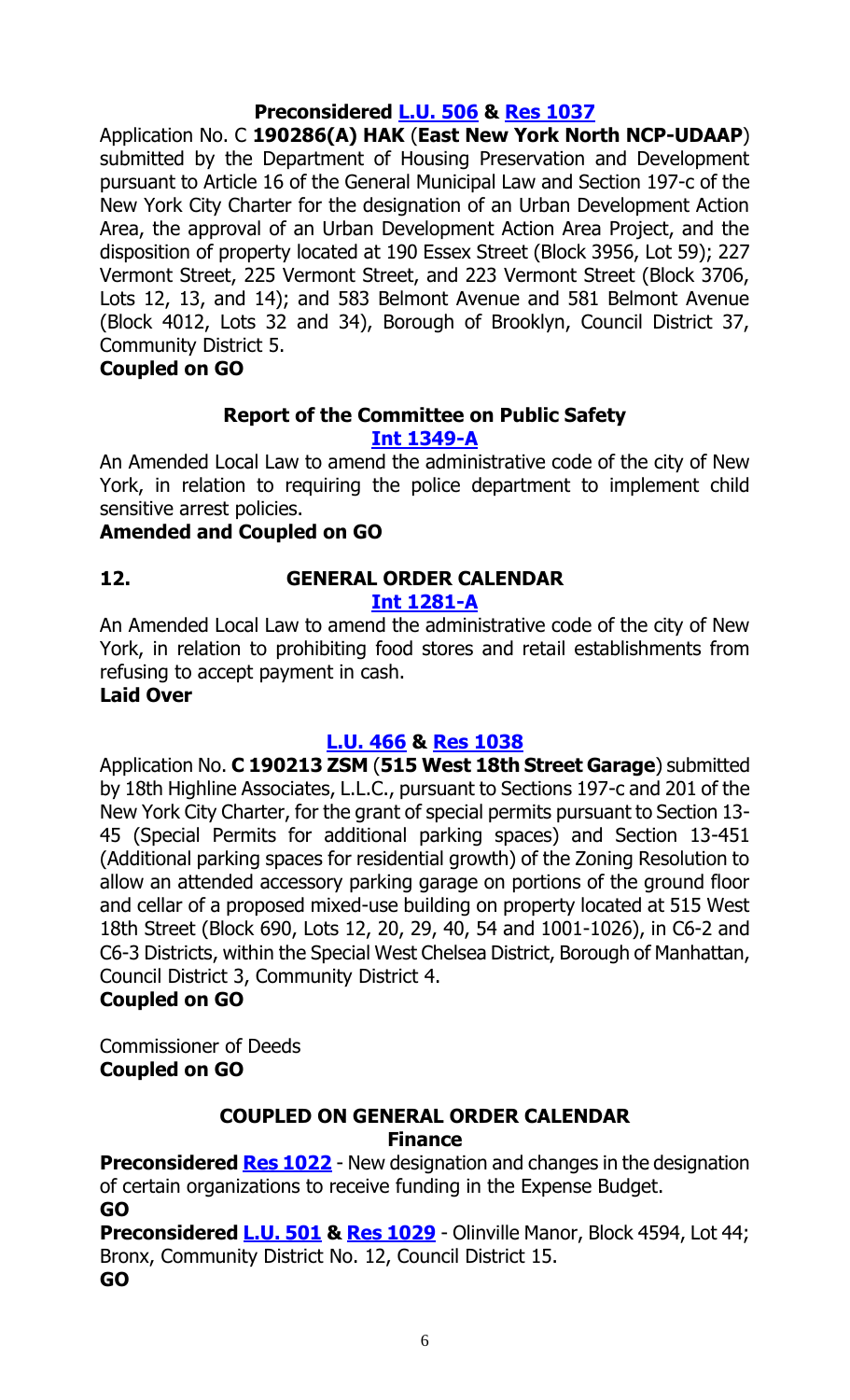**Preconsidered [L.U. 502](https://legistar.council.nyc.gov/LegislationDetail.aspx?ID=4082669&GUID=338E3B4A-7879-4D03-8037-0AC23B5EA472&Options=&Search=) & [Res 1030](https://legistar.council.nyc.gov/LegislationDetail.aspx?ID=4085875&GUID=E6E5DDB4-0223-4590-BDF0-030C146BA8C3&Options=&Search=)** - Harlen House, Block 1736, Lots 1 and 60; Manhattan, Community District No. 10, Council District 9. **GO**

**Preconsidered [L.U. 503](https://legistar.council.nyc.gov/LegislationDetail.aspx?ID=4082670&GUID=CD395D7F-6821-4026-A498-5027533E2B91&Options=&Search=) & [Res 1031](https://legistar.council.nyc.gov/LegislationDetail.aspx?ID=4085876&GUID=DCAB4C67-EAC0-48F4-B591-390DB015C243&Options=&Search=)** - 340 South Third Street HDFC, Block 2437, Lot 11; Brooklyn, Community District No. 1, Council District 34. **GO**

### **Preconsidered [L.U. 504](https://legistar.council.nyc.gov/LegislationDetail.aspx?ID=4084757&GUID=70ED26A1-5F90-48C0-BA49-3524EE8B2824&Options=&Search=) & [Res 1032](https://legistar.council.nyc.gov/LegislationDetail.aspx?ID=4085879&GUID=56AF96BE-9546-4A3A-B3EC-07750064AABC&Options=&Search=)**

Langsam 4, Block 2870, Lot 61; Bronx, Community District No. 5, Council District 14.

**GO**

#### **General Welfare**

**[Int 1332-A](https://legistar.council.nyc.gov/LegislationDetail.aspx?ID=3840820&GUID=D4B79683-7A7C-491C-89A7-E25B42871858&Options=&Search=)** - An office of constituent services.

#### **A and GO**

**[Int 1333-A](https://legistar.council.nyc.gov/LegislationDetail.aspx?ID=3840816&GUID=90596DBF-AEC7-47A5-BF3E-EA446EC68C7E&Options=&Search=)** - Arrests, summonses, removals, escorts and use of force incidents occurring in department of social services/human resources administration job centers and SNAP centers.

#### **A and GO**

**[Int 1335-A](https://legistar.council.nyc.gov/LegislationDetail.aspx?ID=3840817&GUID=28F074EC-EA5A-4A7E-A9FF-207D43223E51&Options=&Search=)** - A pilot program for the provision of social work services at department of social services/human resources administration job centers.

#### **A and GO**

**[Int 1336-A](https://legistar.council.nyc.gov/LegislationDetail.aspx?ID=3840819&GUID=1F5CA044-E394-4D60-A0C7-05425F6AD33A&Options=&Search=)** - De-escalation and trauma-informed training.

#### **A and GO**

**[Int 1337-A](https://legistar.council.nyc.gov/LegislationDetail.aspx?ID=3840818&GUID=EBD2B11D-A429-4310-93DF-5D58DA9C558C&Options=&Search=)** - Space for children at department of social services/human resources administration job centers and SNAP centers.

#### **A and GO**

**[Int 1347-A](https://legistar.council.nyc.gov/LegislationDetail.aspx?ID=3840822&GUID=B28D221A-F09D-4988-9E79-12E4240F6310&Options=&Search=)** - Requiring the department of social services/human resources administration to maintain systems in which clients may reschedule appointments over the phone.

#### **A and GO**

**[Int 1350-A](https://legistar.council.nyc.gov/LegislationDetail.aspx?ID=3840815&GUID=7CE8F252-9389-4563-BA43-456489ED1905&Options=&Search=)** - Implementation of a plan based on findings of the audit of department of social services/human resources administration job centers and SNAP centers.

#### **A and GO**

**[Int 1359-A](https://legistar.council.nyc.gov/LegislationDetail.aspx?ID=3840821&GUID=50640DFF-B32E-49DA-93D1-5C63B52832DD&Options=&Search=)** - Department of social services/human resources administration to report on termination of public assistance and reopening.

#### **A and GO**

**[Int 1382-A](https://legistar.council.nyc.gov/LegislationDetail.aspx?ID=3840852&GUID=159A8F38-2CDE-4B8E-9E5D-502F11FC211C&Options=&Search=)** - Auditing department of social services/human resources administration job centers and SNAP centers.

#### **A and GO**

**[Int 1389-A](https://legistar.council.nyc.gov/LegislationDetail.aspx?ID=3840854&GUID=6A084E1A-DDFD-44ED-A59B-2B47F35DC3BE&Options=&Search=)** - Requiring the department of social services/human resources administration to report on termination of public assistance.

#### **A and GO**

**[Int 1403-A](https://legistar.council.nyc.gov/LegislationDetail.aspx?ID=3843682&GUID=D547FF29-E30A-42B7-B469-B0EC4E68E11C&Options=&Search=)** - Department of social services/human resources administration to report annually on comments, questions and complaints by clients **A and GO**

#### **Housing and Buildings**

**[Int 30-A](https://legistar.council.nyc.gov/LegislationDetail.aspx?ID=3331713&GUID=A7422AF5-6077-4764-A384-1BF941B24132&Options=&Search=)** - Recovery of relocation expenses incurred by the department of housing preservation and development pursuant to a vacate order. **A and GO**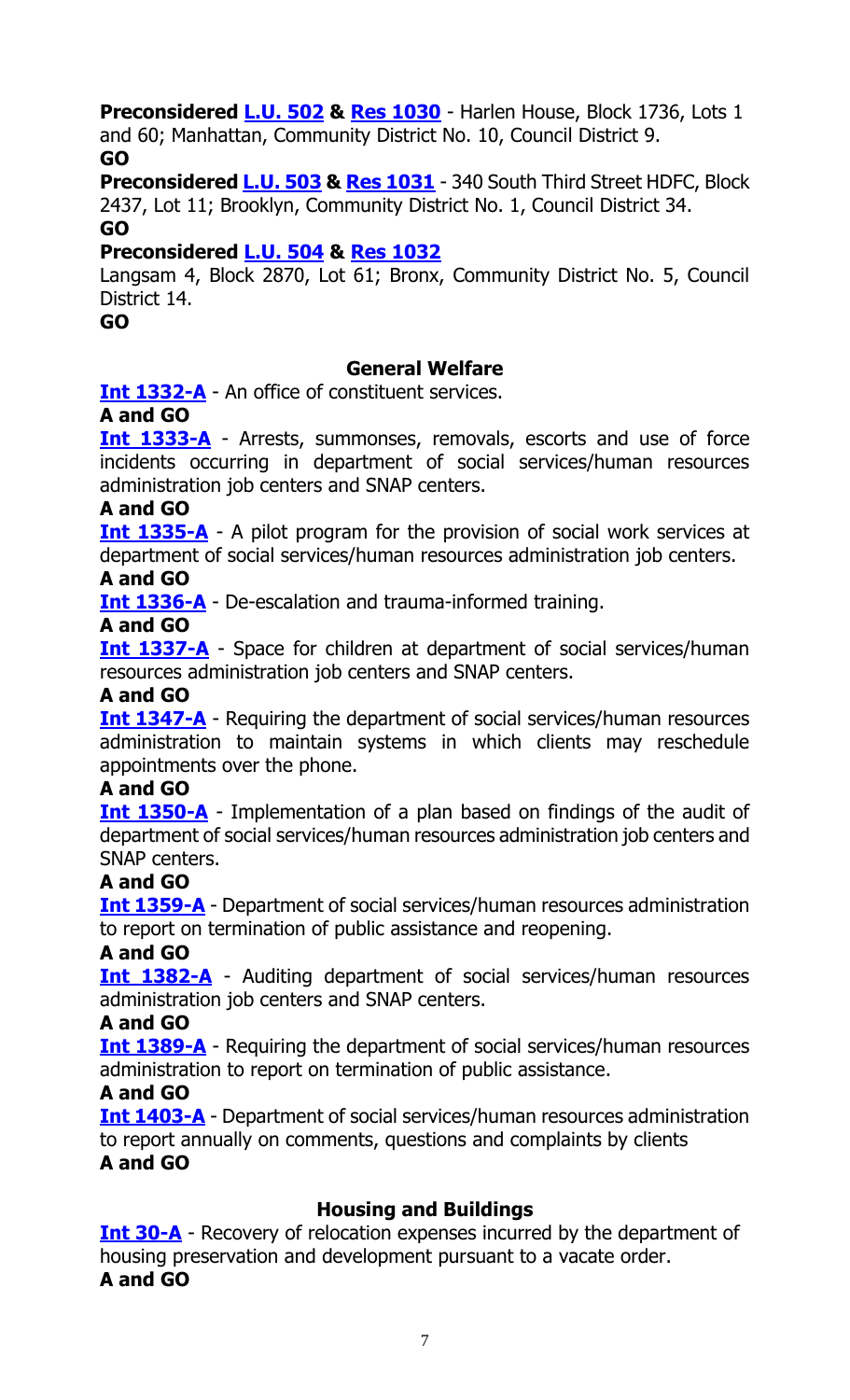#### **Land Use**

**[L.U. 477](https://legistar.council.nyc.gov/LegislationDetail.aspx?ID=4059119&GUID=7B96D4BD-8128-4DB9-942C-C677F175555B&Options=&Search=) & [Res 1033](https://legistar.council.nyc.gov/LegislationDetail.aspx?ID=4085939&GUID=DD9EDF8D-C05F-4AA6-BF8E-876365523562&Options=&Search=)** - App. **C 190253 HAM** (**201-207 7th Avenue**) Manhattan, Council District 3, Community District 4.

**GO**

**[L.U. 478](https://legistar.council.nyc.gov/LegislationDetail.aspx?ID=4059135&GUID=65362B66-0597-4094-B982-802B8E6C3AB7&Options=&Search=) & [Res 1034](https://legistar.council.nyc.gov/LegislationDetail.aspx?ID=4085940&GUID=CAFB8776-68C1-473A-91D6-5D2938C23C36&Options=&Search=)** - App. **20195731 HAM** (**201-207 7th Avenue**) Manhattan, Council District 3, Community District 4.

#### **GO**

**[L.U. 500](https://legistar.council.nyc.gov/LegislationDetail.aspx?ID=4068826&GUID=EB46909B-9C89-4435-AA9C-A5EB46C44AC2&Options=&Search=) & [Res 1035](https://legistar.council.nyc.gov/LegislationDetail.aspx?ID=4085941&GUID=57D466AC-965C-4493-A2D5-7CE835F0A3E1&Options=&Search=)** - App. **20195667 TCK** (**Franklin Guest House**) Brooklyn, Council District 33, Community District 1.

#### **GO**

**Preconsidered [L.U.](https://legistar.council.nyc.gov/LegislationDetail.aspx?ID=4077429&GUID=9C55A7BB-0D1B-4DB6-B248-7F53615E73E7&Options=&Search=) 505 & [Res 1036](https://legistar.council.nyc.gov/LegislationDetail.aspx?ID=4085942&GUID=C405FFD0-9E13-4A1E-B8F0-8060597457A2&Options=&Search=)** - App. **20185509 SCQ** Queens Community School District 21, Council District 37, Community District 4. **GO**

**Preconsidered [L.U.](https://legistar.council.nyc.gov/LegislationDetail.aspx?ID=4077433&GUID=FD10AF75-ED12-41D6-80A1-3DC8C310D5B2&Options=&Search=) 506 & [Res 1037](https://legistar.council.nyc.gov/LegislationDetail.aspx?ID=4085943&GUID=E462A308-EE6A-44D9-94F4-9FBF9AC2F363&Options=&Search=)** - App. C **190286(A) HAK** (**East New York North NCP-UDAAP**) Brooklyn, Council District 37, Community District 5.

**GO**

#### **Public Safety**

**[Int 1349-A](https://legistar.council.nyc.gov/LegislationDetail.aspx?ID=3844837&GUID=F33CCA96-2836-4B2C-9D6B-C6E86387787B&Options=&Search=)** - Police department to implement child sensitive arrest policies. **A and GO**

#### **GENERAL ORDER CALENDAR**

**[L.U. 466](https://legistar.council.nyc.gov/LegislationDetail.aspx?ID=3983148&GUID=7F426683-7E7B-4BB5-9B73-428D2E4694A4&Options=&Search=) & Res [1038](https://legistar.council.nyc.gov/LegislationDetail.aspx?ID=4066750&GUID=74544F39-A326-482F-830D-99C9D5EF70C8&Options=&Search=)** - App. **C 190213 ZSM** (**515 West 18th Street Garage**) Manhattan, Council District 3, Community District 4. **GO**

Commissioner of Deeds **GO**

## **Roll Call**

#### **13. INTRODUCTION & READING OF BILLS**

#### **14. DISCUSSION OF RESOLUTIONS**

## **15. RESOLUTIONS**

#### **[Res 721](https://legistar.council.nyc.gov/LegislationDetail.aspx?ID=3840851&GUID=CC2E7BA9-CB2E-43B5-B1EE-9AF9D831E402&Options=&Search=)**

Resolution calling on the State Legislature to pass and the Governor to sign legislation that would provide a grace period before terminating public assistance or Supplemental Nutrition Assistance Program (SNAP) benefits due to a change in income and/or employment to allow time to contest the termination of benefits or prepare for the termination.

#### **Adopted by the Committee on General Welfare**

#### **[Res 978](https://legistar.council.nyc.gov/LegislationDetail.aspx?ID=3990831&GUID=EFCEC412-DD0B-4BA0-B9E7-ACF43D04BD5C&Options=&Search=)**

Resolution calling upon Congress to pass, and the President to sign, the Violence Against Women Reauthorization Act of 2019. **Adopted by the Committee on Women and Gender Equity**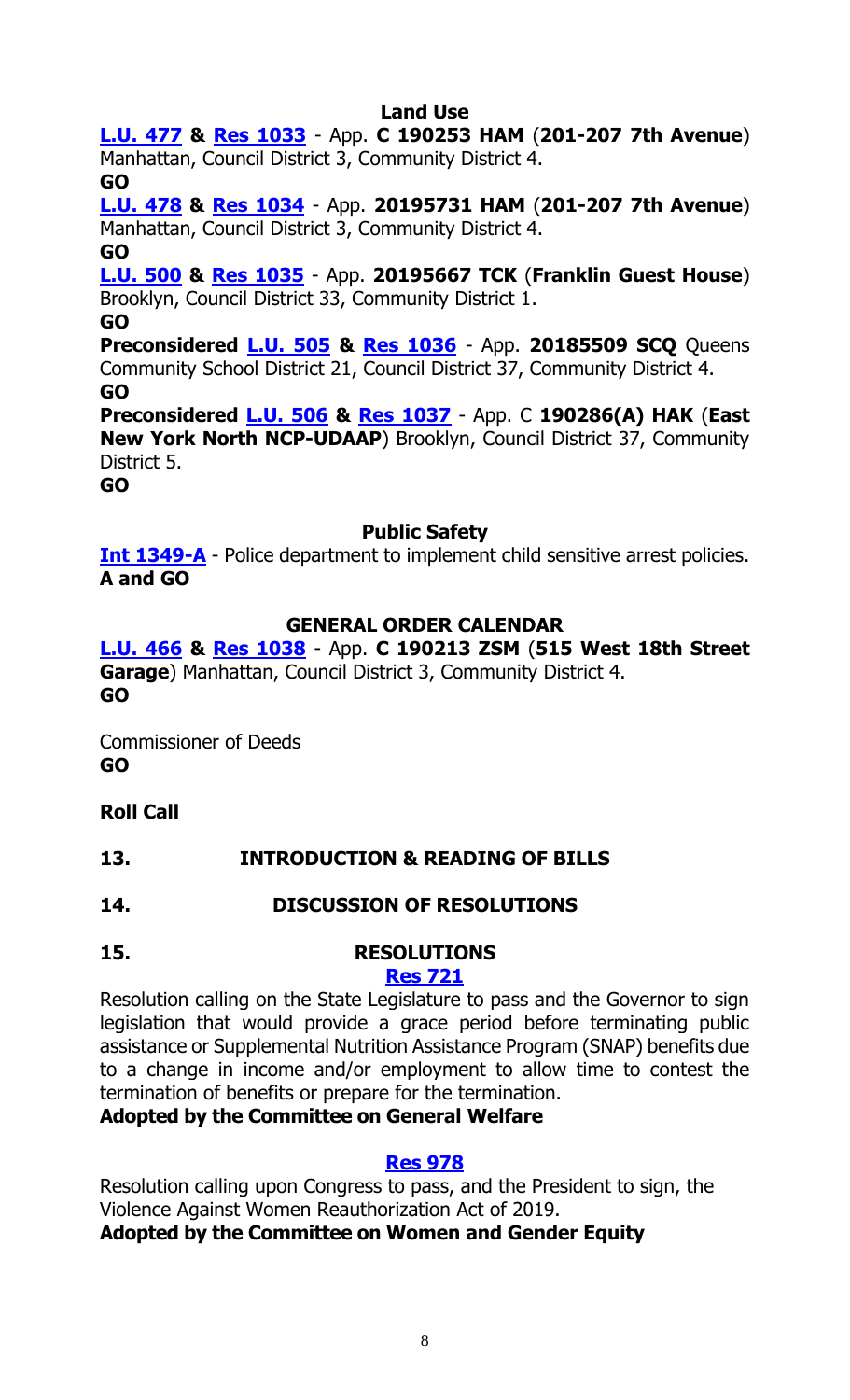## **16. GENERAL DISCUSSION 17. EXTENSION OF REMARKS**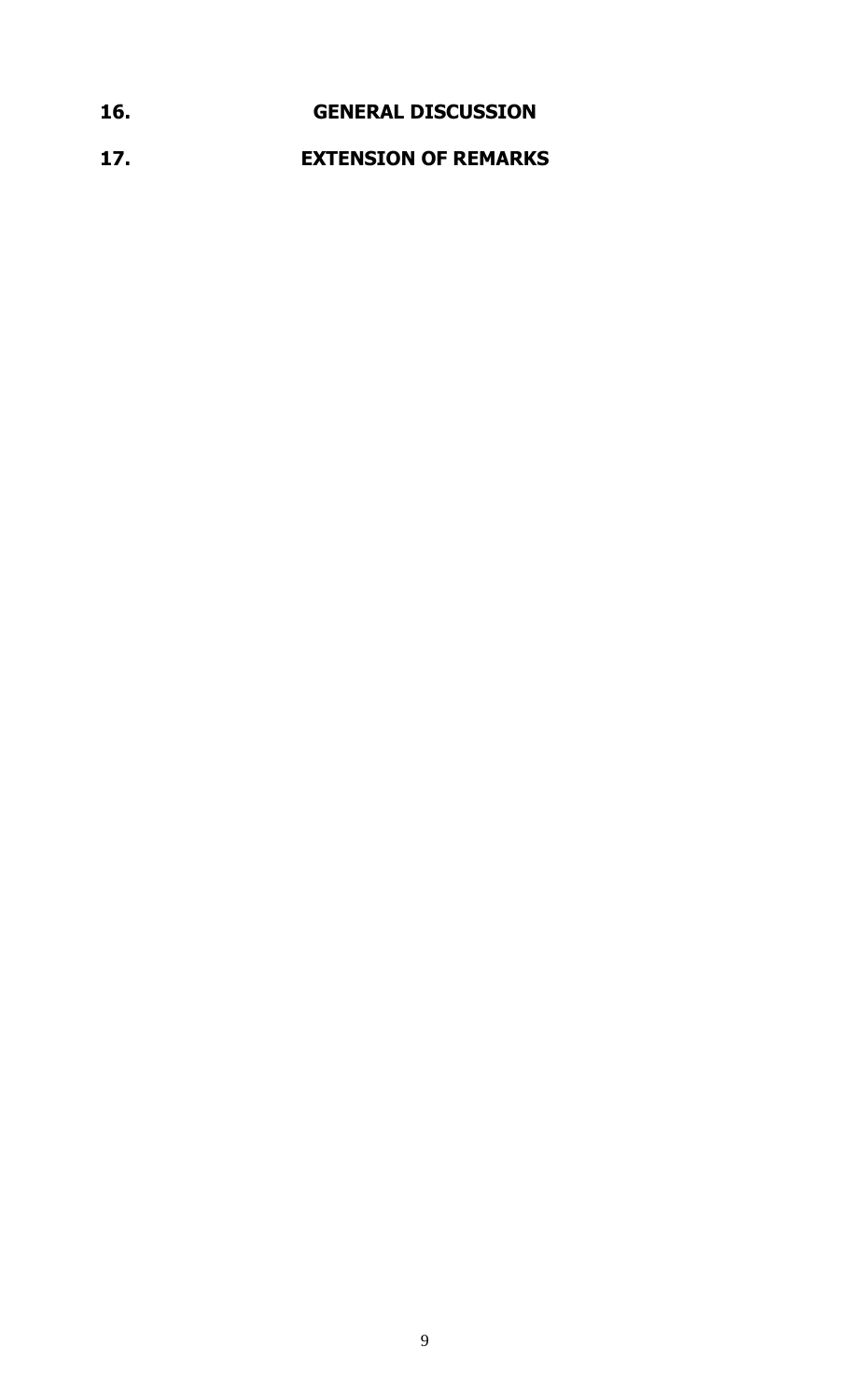#### **INTRODUCTION AND READING OF BILLS [Int 1650](https://legistar.council.nyc.gov/LegislationDetail.aspx?ID=4085702&GUID=FB7D446B-4CC8-4713-B51B-318E6DC4B77A&Options=ID%7cText%7c&Search=)**

By Council Member Adams:

A Local Law to amend the administrative code of the city of New York, in relation to the provision of information regarding the health bucks program and farmers markets.

#### **General Welfare**

#### **[Int 1651](https://legistar.council.nyc.gov/LegislationDetail.aspx?ID=4085700&GUID=3399AD2B-772C-4519-9B3A-195A7B13A53A&Options=ID|Text|&Search=)**

By Council Member Adams:

A Local Law to amend the administrative code of the city of New York, in relation to the parks and playgrounds that have failed inspections conducted by the department of parks and recreation.

#### **Parks and Recreation**

#### **[Int 1652](https://legistar.council.nyc.gov/LegislationDetail.aspx?ID=4085720&GUID=0BF9E641-10DA-4AB2-860C-6FB2CE3ABB43&Options=ID|Text|&Search=)**

By Council Member Ampry-Samuel:

A Local Law to amend the administrative code of the city of New York, in relation to ensuring that community gardens are not classified as vacant land by the department of city planning.

#### **Economic Development**

#### **[Int 1653](https://legistar.council.nyc.gov/LegislationDetail.aspx?ID=4085719&GUID=0315EF0E-68A9-4CFE-881B-BE775F9A82DB&Options=ID|Text|&Search=)**

By Council Member Ampry-Samuel:

A Local Law to amend the administrative code of the city of New York, in relation to requiring the department of parks and recreation to collect and report data regarding community gardens reporting and permitting the sale of agriculture within community gardens.

#### **Economic Development**

#### **[Int 1654](https://legistar.council.nyc.gov/LegislationDetail.aspx?ID=4085713&GUID=ED6D4F20-D2ED-4D26-A9C0-E658A03C1682&Options=ID|Text|&Search=)**

By Council Member Ayala:

A Local Law to amend the administrative code of the city of New York, in relation to neighborhood awareness campaigns regarding farm-to-city projects.

#### **Economic Development**

#### **[Int 1655](https://legistar.council.nyc.gov/LegislationDetail.aspx?ID=4085696&GUID=0A7C483F-1810-4453-A0F2-2F62699BFD5F&Options=ID|Text|&Search=)**

By Council Member Borelli:

A Local Law to amend the New York city charter, in relation to requiring reporting on art commission conflicts of interest.

#### **Cultural Affairs, Libraries and International Intergroup Relations**

#### **[Int 1656](https://legistar.council.nyc.gov/LegislationDetail.aspx?ID=4085701&GUID=4E35A3D7-A7CE-4EE5-9F1A-B3434DE5E4EA&Options=ID|Text|&Search=)**

By Council Member Borelli:

A Local Law to amend the administrative code of the city of New York, in relation to requiring the department of environmental protection to report on green infrastructure.

#### **Environmental Protection**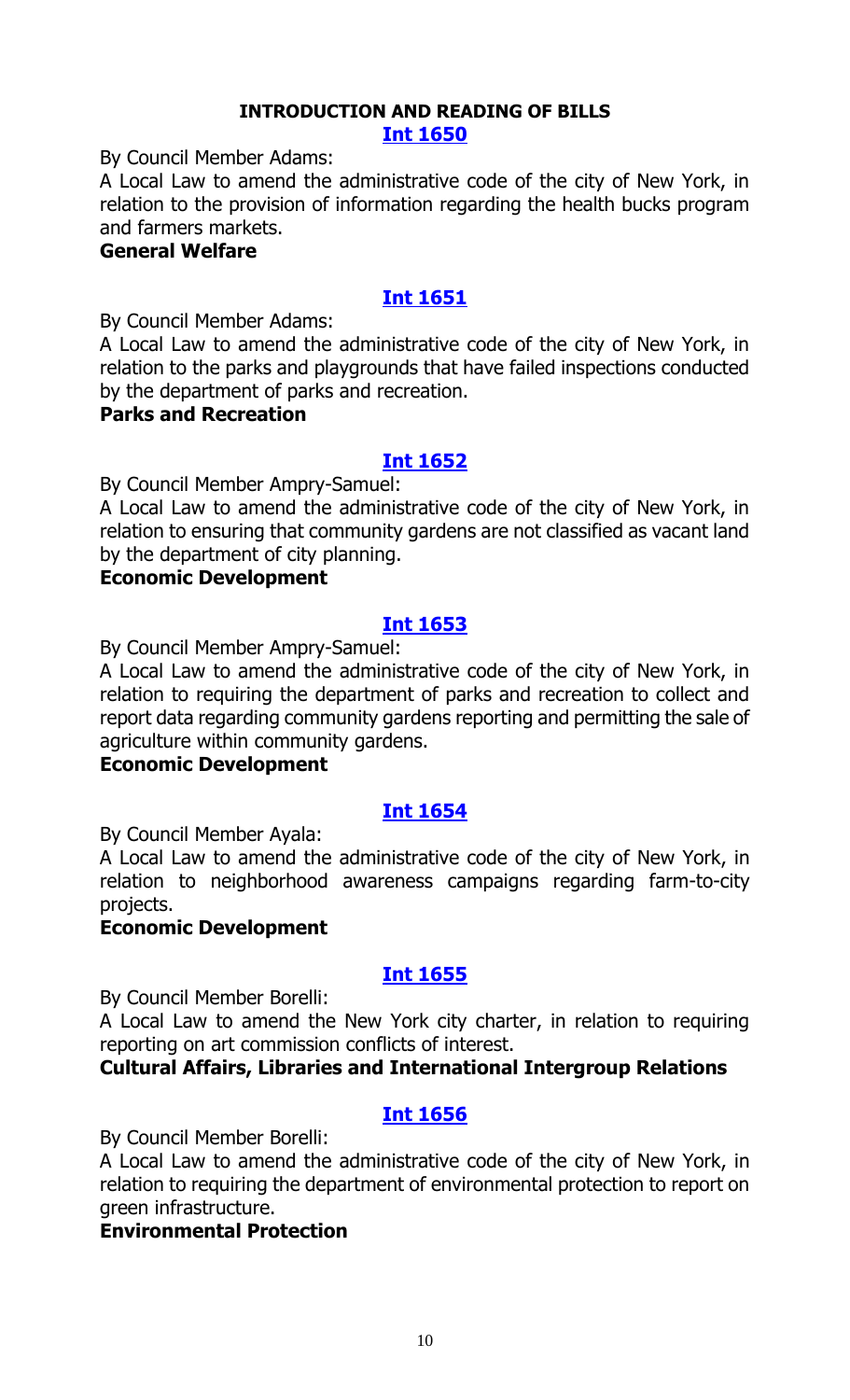By Council Member Brannan:

A Local Law to amend the administrative code of the city of New York, in relation to prohibiting street vending on certain streets in Dyker Heights in Brooklyn beginning on Thanksgiving Day until New Year's Day.

#### **Consumer Affairs and Business Licensing**

#### **[Res 1017](https://legistar.council.nyc.gov/LegislationDetail.aspx?ID=4085712&GUID=20AE35E9-062B-4952-BBE7-3F2784591AB7&Options=ID%7cText%7c&Search=)**

By Council Member Brannan:

Resolution calling upon the Metropolitan Transit Authority (MTA) to make subways and buses fare free on major holidays.

#### **Transportation**

#### **[Int 1658](https://legistar.council.nyc.gov/LegislationDetail.aspx?ID=4085716&GUID=32B764FA-C4E3-4ED5-ABFC-07D0CB643E2E&Options=ID|Text|&Search=)**

By Council Member Cabrera:

A Local Law to amend the New York city charter, in relation to creation of a harbor restoration commission.

#### **Resiliency and Waterfronts**

#### **[Res 1018](https://legistar.council.nyc.gov/LegislationDetail.aspx?ID=4085699&GUID=62628116-3BAD-4F65-AB52-DBBB4685539E&Options=ID|Text|&Search=)**

By Council Member Cabrera:

Resolution calling on the New York State Legislature to pass, and the Governor to sign, legislation to monitor and deter increases in prescription drug costs. **Health**

#### **[Res 1019](https://legistar.council.nyc.gov/LegislationDetail.aspx?ID=4085698&GUID=B6B3F7AD-4AE0-4D58-B7A6-455CFD071E6A&Options=ID|Text|&Search=)**

By Council Member Cabrera:

Resolution calling upon the City University of New York to submit a detailed annual report to the New York City Council and each borough president regarding the status of all prior Resolution-A funding provided to the City University of New York campuses for capital projects and critical maintenance projects.

#### **Higher Education**

#### **[Res 1020](https://legistar.council.nyc.gov/LegislationDetail.aspx?ID=4085697&GUID=507A7C36-735C-41D8-8121-7E18C3D7FA42&Options=ID|Text|&Search=)**

By Council Member Cabrera:

Resolution calling on the New York State Legislature to pass and the Governor to sign legislation underwriting a Martin Luther King, Jr. Scholarship Fund with \$50 million annually in Excelsior Scholarship funds, targeted at low-income CUNY and SUNY students.

#### **Higher Education**

#### **[Res 1021](https://legistar.council.nyc.gov/LegislationDetail.aspx?ID=4085711&GUID=AAC429AE-D55B-4AD1-83A2-12B10A78F92F&Options=ID|Text|&Search=)**

By Council Member Cabrera:

Resolution opposing the proposed rule by the United States Department of Housing and Development to restrict the use of federally-assisted housing for immigrant families and urging the federal government not to move forward with its adoption.

#### **Housing and Buildings**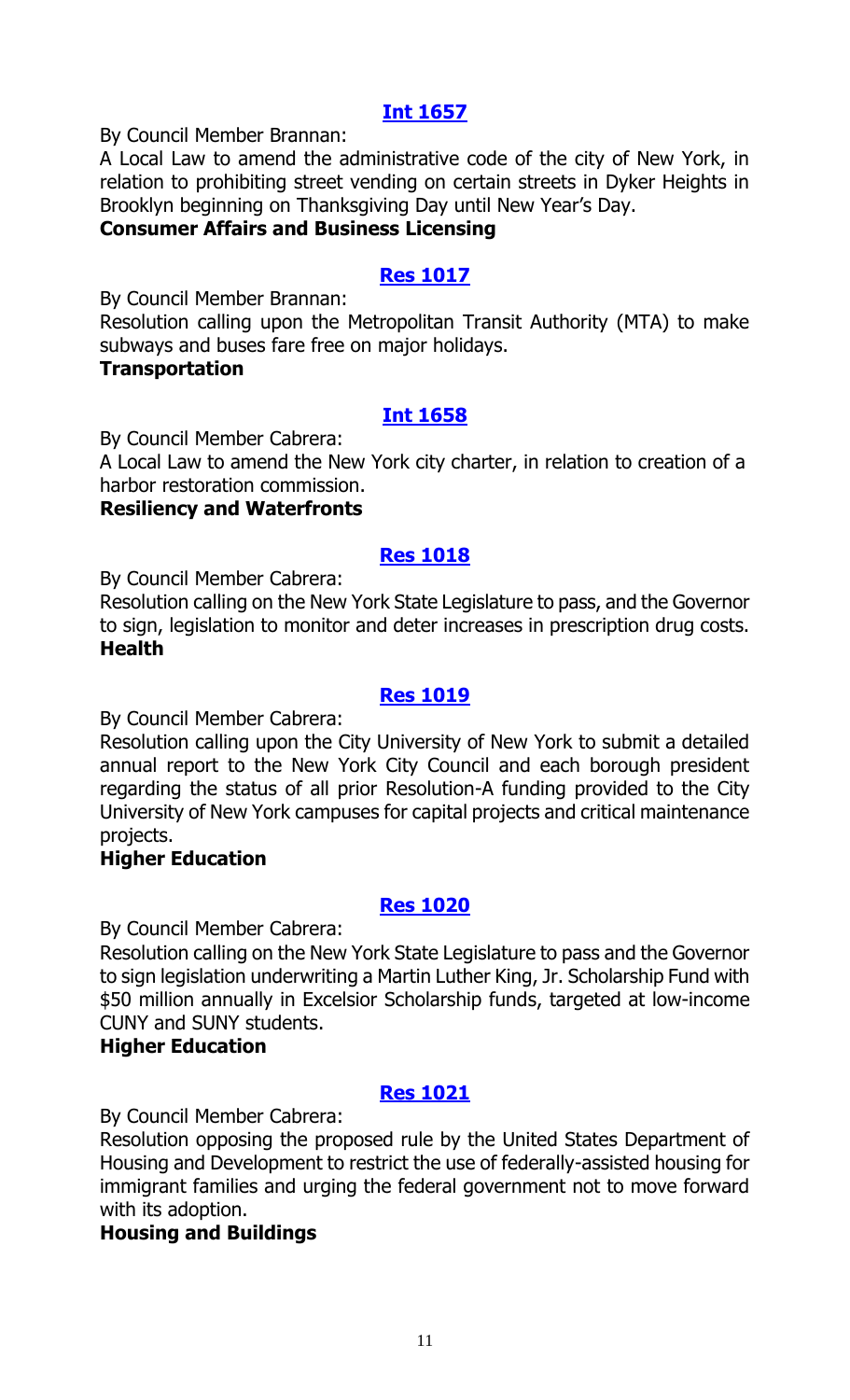By Council Member Chin:

A Local Law to amend the administrative code of the city of New York, in relation to a plan to identify and enroll seniors eligible for supplemental nutrition assistance benefits.

#### **General Welfare**

#### **[Int 1660](https://legistar.council.nyc.gov/LegislationDetail.aspx?ID=4085718&GUID=391056EF-35EE-4A7D-895E-E44FEC7E332A&Options=ID|Text|&Search=)**

By Council Member Cohen:

A Local Law to amend the administrative code of the city of New York, in relation to creating a good food purchasing program.

#### **Economic Development**

#### **[Int 1661](https://legistar.council.nyc.gov/LegislationDetail.aspx?ID=4085723&GUID=BF45FFB0-C394-422F-93E5-DA028E4A2B14&Options=ID|Text|&Search=)**

By Council Member Cornegy (by the request of the Mayor): A Local Law to provide construction workers with information pertaining to site

safety training during site safety orientations and refreshers.

#### **Housing and Buildings**

#### **[Int 1662](https://legistar.council.nyc.gov/LegislationDetail.aspx?ID=4085721&GUID=6B2CEB8C-F021-4A34-90DE-E7C189F1383B&Options=ID|Text|&Search=)**

By Council Members Cornegy, Levin and Cumbo (by request of the Brooklyn Borough President):

A Local Law to amend the administrative code of the city of New York, in relation to training and inspections regarding lactation rooms.

#### **Women and Gender Equity**

#### **Preconsidered [Res 1022](https://legistar.council.nyc.gov/LegislationDetail.aspx?ID=4076934&GUID=39E8106F-C9FC-4CE7-AA59-769AE059C062&Options=ID|Text|&Search=)**

By Council Member Dromm:

Resolution approving the new designation and changes in the designation of certain organizations to receive funding in the Expense Budget. **Finance**

#### **[Int 1663](https://legistar.council.nyc.gov/LegislationDetail.aspx?ID=4085717&GUID=2CA8646B-1F18-435F-A65F-9D6E43E5E7BA&Options=ID|Text|&Search=)**

By Council Member Espinal:

A Local Law to amend the New York city charter, in relation to establishing an office of urban agriculture and an urban agriculture advisory board. **Economic Development**

#### **[Int 1664](https://legistar.council.nyc.gov/LegislationDetail.aspx?ID=4085704&GUID=31FCE61C-E0DB-4732-A4E7-1199D9862FD8&Options=ID|Text|&Search=)**

By Council Members Gibson and Levine:

A Local Law to amend the New York city charter, in relation to requiring the office of food policy to formulate a 10-year food policy plan.

#### **Economic Development**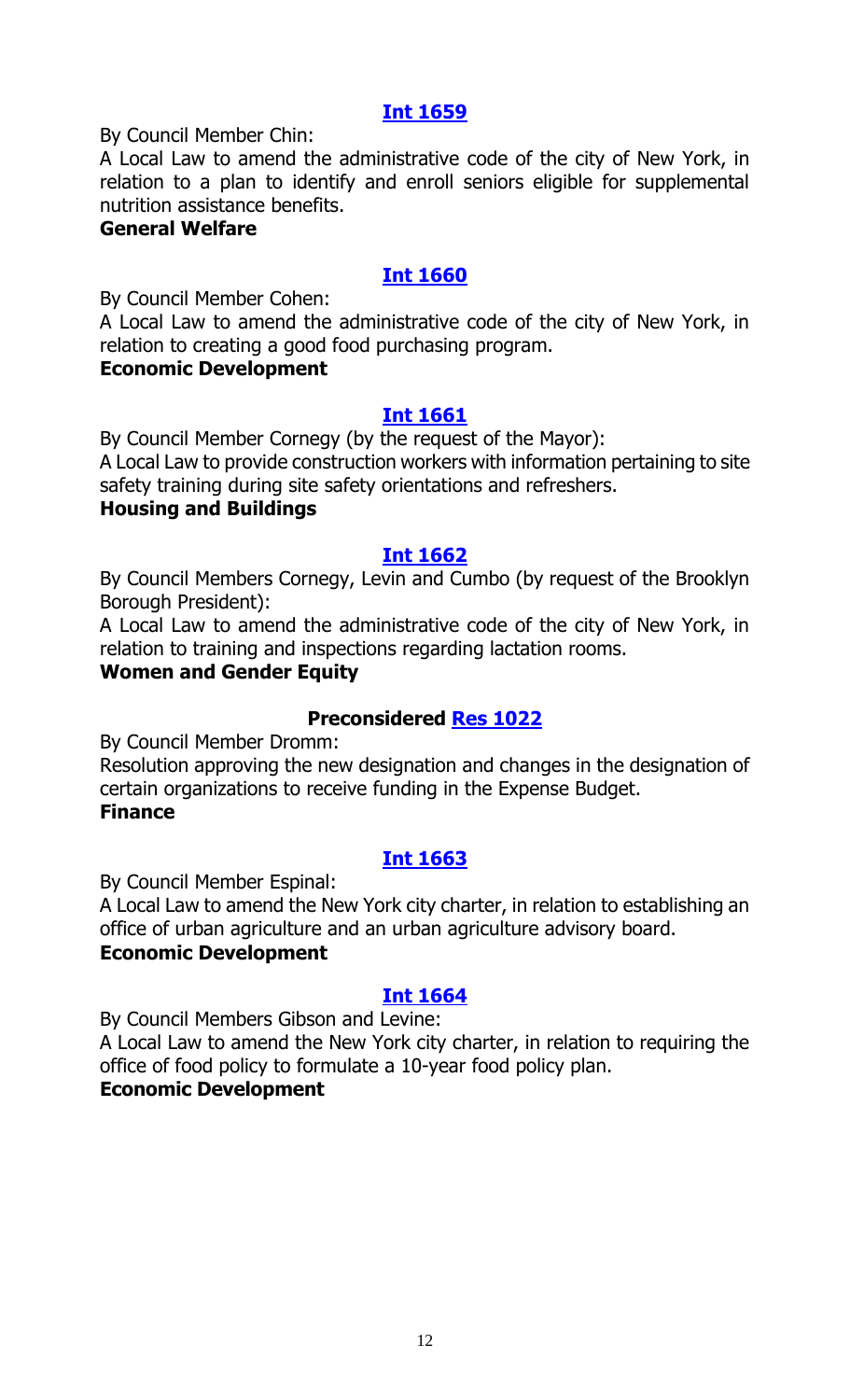#### **[Res 1023](https://legistar.council.nyc.gov/LegislationDetail.aspx?ID=4085705&GUID=D6867D1B-B9C9-4AAC-BAF2-2E81B1A61CAE&Options=ID|Text|&Search=)**

By Council Member Gibson:

Resolution calling upon the New York State Legislature to pass, and the Governor to sign, S.4844/A.6512, which would require comprehensive sexuality instruction for students in grades K-12 which addresses age and developmentally appropriate physical, mental, emotional and social dimensions of human sexuality and reflects the national sexuality education standards. **Education**

#### **[Int 1665](https://legistar.council.nyc.gov/LegislationDetail.aspx?ID=4085690&GUID=E101EDD3-BE6A-4421-9650-F33AAE5D7DD8&Options=ID|Text|&Search=)**

By Council Members Gjonaj and Chin:

A Local Law to amend the administrative code of the city of New York, in relation to authorizing the construction and regulation of licensed hostels. **Housing and Buildings**

#### **[Int 1666](https://legistar.council.nyc.gov/LegislationDetail.aspx?ID=4085715&GUID=04339741-4B70-40D1-9FEC-725CE0461553&Options=ID|Text|&Search=)**

By Council Members Kallos and the Speaker (Council Member Johnson): A Local Law to amend the New York city charter, in relation to the establishment of an office of food policy.

#### **Economic Development**

#### **[Int 1667](https://legistar.council.nyc.gov/LegislationDetail.aspx?ID=4085693&GUID=026FB051-77DD-4D73-9308-15F8D6D211D7&Options=ID|Text|&Search=)**

By Council Members Levin and Constantinides:

A Local Law to amend the administrative code of the city of New York, in relation to requiring contractors and the department of buildings to make information regarding environmental monitoring of construction work publicly available.

#### **Housing and Buildings**

#### **[Int 1668](https://legistar.council.nyc.gov/LegislationDetail.aspx?ID=4085708&GUID=39A7E7B7-1F8B-403C-94B7-EB5ACC28A455&Options=ID|Text|&Search=)**

By Council Members Levine, the Speaker (Council Member Johnson), and Rivera:

A Local Law to amend the administrative code of the city of New York, in relation to establishing a health access program.

#### **Health**

#### **[Res 1024](https://legistar.council.nyc.gov/LegislationDetail.aspx?ID=4085709&GUID=01327A5A-4B65-4F37-8392-CB43D2603AE3&Options=ID|Text|&Search=)**

By Council Member Louis:

Resolution calling upon the New York State Office of Temporary and Disability Assistance (OTDA) to expand eligibility for the Supplemental Nutrition Assistance Program (SNAP) to public college students.

#### **General Welfare**

#### **[Res 1025](https://legistar.council.nyc.gov/LegislationDetail.aspx?ID=4085710&GUID=92AF7005-7CED-4657-99C7-255512E2F364&Options=ID|Text|&Search=)**

By Council Member Louis:

Resolution calling upon the New York State Legislature to pass, and the Governor to sign, legislation to opt into the Supplemental Nutrition Assistance Program (SNAP) Restaurant Meals Program to allow disabled, elderly and homeless SNAP recipients to use their benefits on hot meals and other prepared foods at participating grocery stores, delis and restaurants. **General Welfare**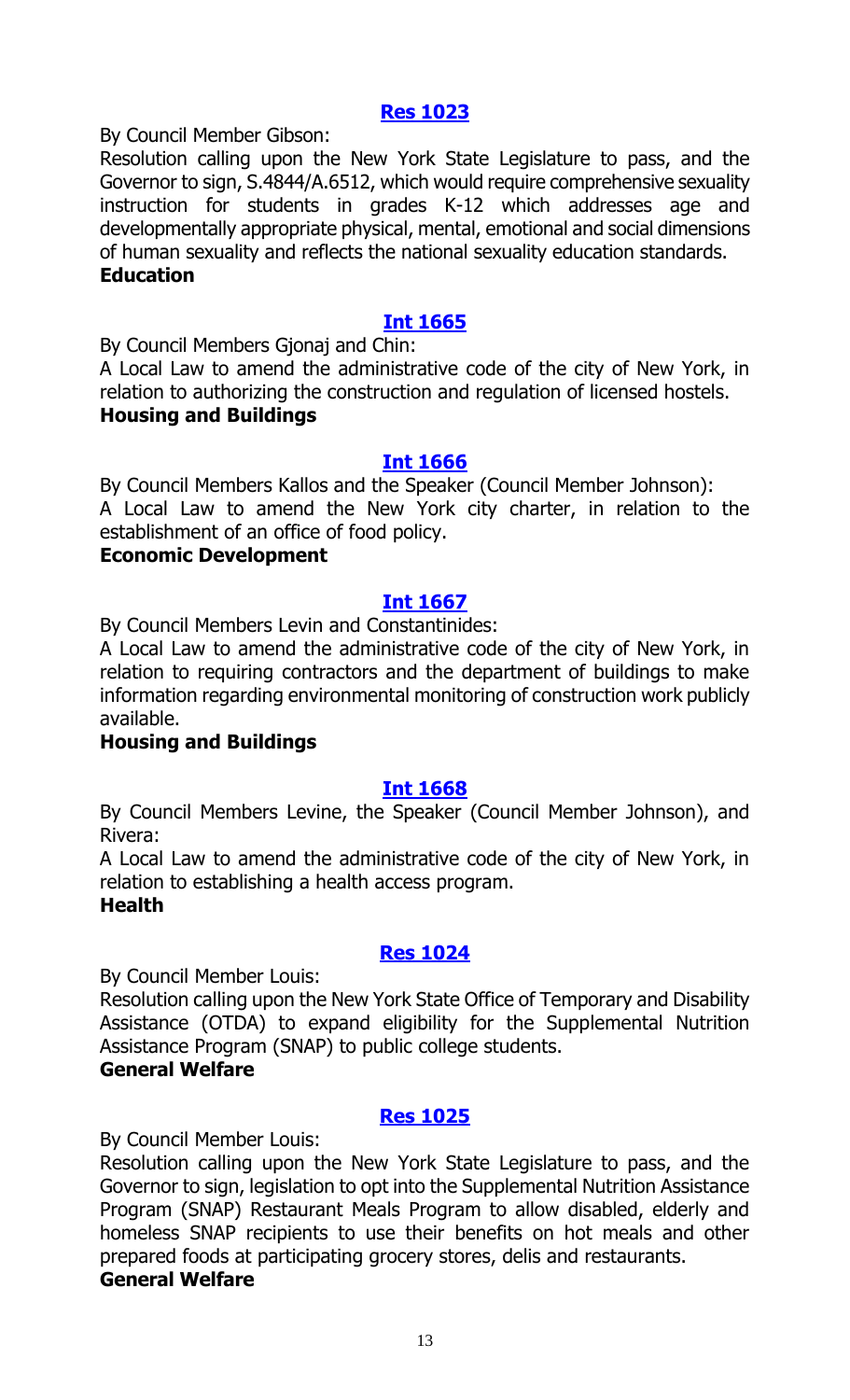By Council Members Miller, Constantinides and Espinal:

A Local Law to amend the administrative code of the city of New York, in relation to requiring that balloons made with electrically conductive material and filled with gas lighter than air be weighted and include warning labels.

## **Consumer Affairs and Business Licensing**

#### **[Res 1026](https://legistar.council.nyc.gov/LegislationDetail.aspx?ID=4085714&GUID=CA3C6900-A629-41BA-B992-CAFF193EAF35&Options=ID|Text|&Search=)**

By Council Member Miller:

Resolution opposing the use of the Chained Consumer Price Index to revise the Official Poverty Measure and urging the Federal government not to move forward with its adoption.

#### **General Welfare**

#### **[Res 1027](https://legistar.council.nyc.gov/LegislationDetail.aspx?ID=4085692&GUID=99D9AC2E-F82D-4403-B2D9-5E6EDBC8DF4C&Options=ID|Text|&Search=)**

By Council Member Moya:

Resolution recognizing August 10 as Ecuadorian Heritage Day in New York City.

#### **Cultural Affairs, Libraries and International Intergroup Relations**

#### **[Int 1670](https://legistar.council.nyc.gov/LegislationDetail.aspx?ID=4085707&GUID=6F93BF3F-80A8-46D4-BF1F-E5F130796467&Options=ID|Text|&Search=)**

By The Public Advocate (Mr. Williams):

A Local Law to amend the administrative code of the city of New York, in relation to creating a youth employment education program.

#### **Youth Services**

#### **[Int 1671](https://legistar.council.nyc.gov/LegislationDetail.aspx?ID=4085686&GUID=4D1F71E3-DFA7-420A-84C6-2724B205DACB&Options=ID|Text|&Search=)**

By Council Member Richards

A Local Law to amend the administrative code of the city of New York, in relation to requiring the police department to report on traffic encounters. **Public Safety**

#### **[Int 1672](https://legistar.council.nyc.gov/LegislationDetail.aspx?ID=4085722&GUID=B3847B08-2164-4B87-8479-2883007BCE88&Options=ID|Text|&Search=)**

By Council Member Richards:

A Local Law to amend the administrative code of the city of New York, in relation to requiring real property owners to submit registration statements regarding biometric recognition technology utilized on the premises.

#### **Technology**

#### **[Int 1673](https://legistar.council.nyc.gov/LegislationDetail.aspx?ID=4085706&GUID=9DBF3E8D-CE5E-4C55-8970-2C506ED00E66&Options=ID|Text|&Search=)**

By Council Member Rivera:

A Local Law to amend the administrative code of the city of New York, in relation to city agency food waste prevention plans.

#### **Economic Development**

#### **[Int 1674](https://legistar.council.nyc.gov/LegislationDetail.aspx?ID=4085691&GUID=3944B347-B2FC-4E4D-83AE-01A569B45994&Options=ID|Text|&Search=)**

By Council Member Rivera:

A Local Law to amend the New York city charter, in relation to creating an office of the patient advocate within the New York city department of health and mental hygiene.

#### **Health**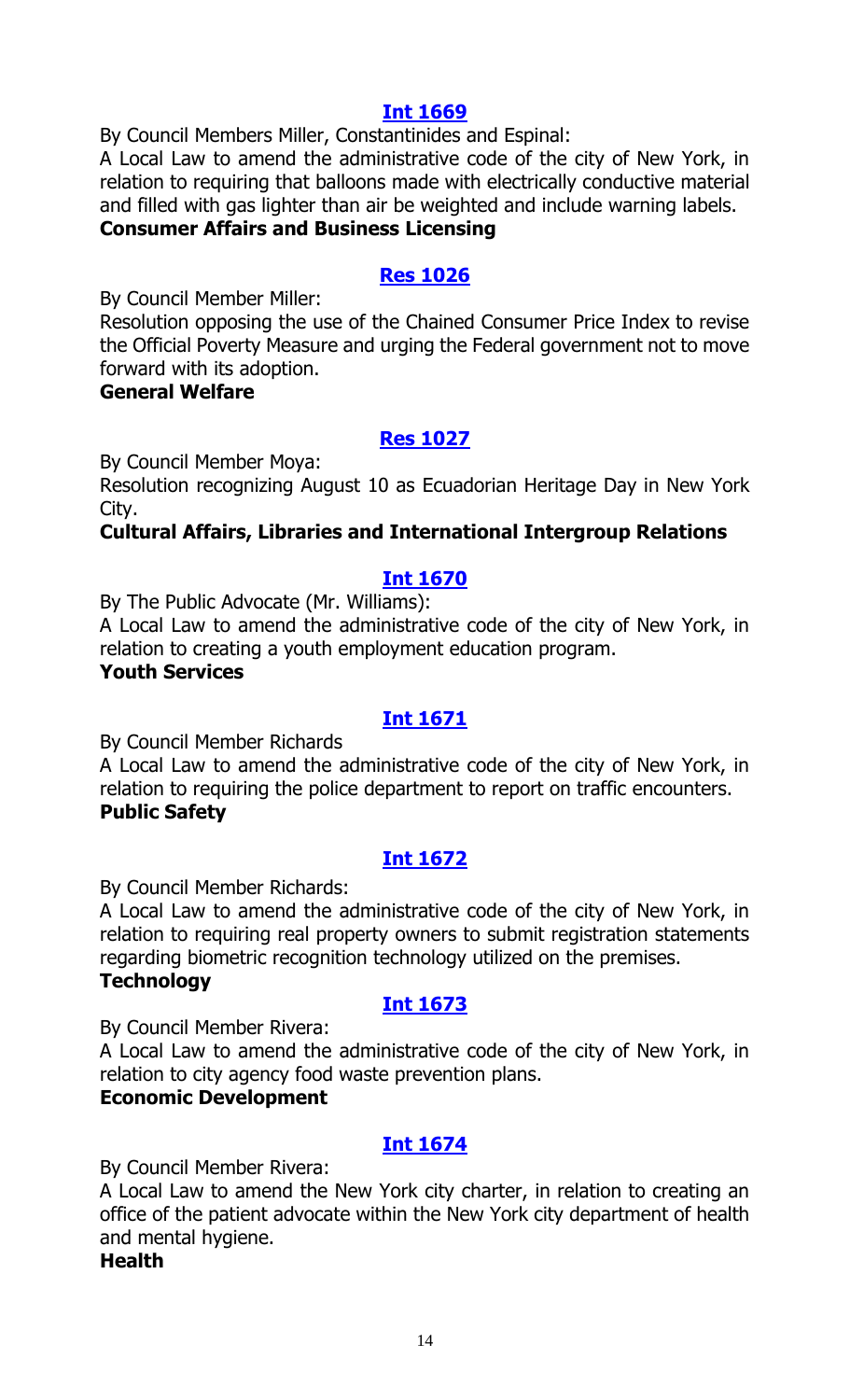By Council Member Rose:

A Local Law to amend the administrative code of the city of New York, in relation to the distribution of information regarding summer meals. **Education**

#### **[Int 1676](https://legistar.council.nyc.gov/LegislationDetail.aspx?ID=4085728&GUID=51A36B1C-6D56-4024-B75E-335752D46074&Options=ID|Text|&Search=)**

By Council Member Rosenthal:

A Local Law in relation to requiring the department of education to report on implementing scratch-cooked school food service.

#### **Education**

### **[Int 1677](https://legistar.council.nyc.gov/LegislationDetail.aspx?ID=4085729&GUID=C9611398-C2C7-4346-BA31-1BFE540C986A&Options=ID|Text|&Search=)**

By Council Member Rosenthal:

A Local Law to amend the administrative code of the city of New York, in relation to requiring a report on dwellings that were preserved as a result of programs that combat tenant harassment

#### **Housing and Buildings**

#### **[Res 1028](https://legistar.council.nyc.gov/LegislationDetail.aspx?ID=4085731&GUID=C795848B-612F-4AB1-8C6D-DE3241CD5E50&Options=ID|Text|&Search=)**

By Council Members Torres, Salamanca, Miller, Ayala and Rivera: Resolution calling upon the United States Congress to pass and the president to sign legislation to abolish the Financial Oversight and Management Board established by the Puerto Rico Oversight, Management and Economic Stability Act to enhance the self-governance of Puerto Rico.

#### **Civil and Human Rights**

#### **[Int 1678](https://legistar.council.nyc.gov/LegislationDetail.aspx?ID=4085726&GUID=8354237C-9334-47FE-9A10-E8B1301466BD&Options=ID|Text|&Search=)**

By Council Member Treyger:

A Local Law to amend the administrative code of the city of New York, in relation to requiring the demarcation of boating and bathing areas at city beaches.

#### **Parks and Recreation**

#### **[Int 1679](https://legistar.council.nyc.gov/LegislationDetail.aspx?ID=4085725&GUID=C5FD55BE-A1A7-4B20-84AD-B4A474AABBD3&Options=ID|Text|&Search=)**

By Council Member Vallone:

A Local Law in relation to evaluating shoreline protection structures throughout the city of New York.

#### **Resiliency and Waterfronts**

#### **[Int 1680](https://legistar.council.nyc.gov/LegislationDetail.aspx?ID=4085730&GUID=008FADB4-AA26-4686-AFFB-D0C5A552DF39&Options=ID|Text|&Search=)**

By Council Members Vallone and the Speaker (Council Member Johnson): A Local Law to amend the administrative code of the city of New York, in relation to reporting requirements regarding the production, processing, distribution and consumption of food in the city required by Local Law 52 of 2011.

#### **Economic Development**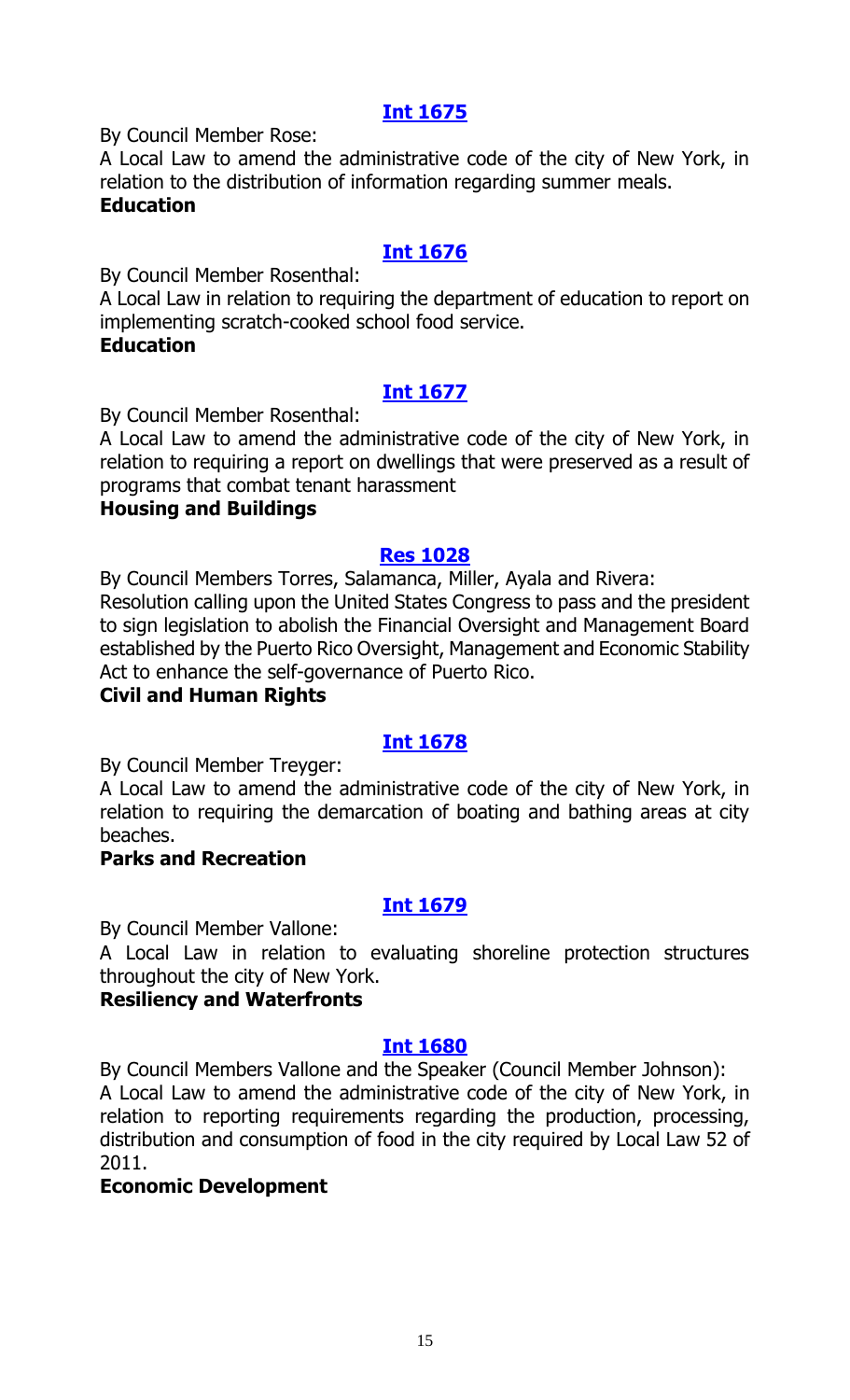By Council Member Van Bramer:

A Local Law to amend the administrative code of the city of New York, in relation to school food waste prevention plans. **Education**

#### **Preconsidered [L.U. 501](https://legistar.council.nyc.gov/LegislationDetail.aspx?ID=4082668&GUID=91755EE0-7093-43F9-BAF3-032BCA3D28A1&Options=ID|Text|&Search=)**

By Council Member Dromm: Olinville Manor, Block 4594, Lot 44; Bronx, Community District No. 12, Council District 15.

#### **Finance**

#### **Preconsidered [L.U. 502](https://legistar.council.nyc.gov/LegislationDetail.aspx?ID=4082669&GUID=338E3B4A-7879-4D03-8037-0AC23B5EA472&Options=ID|Text|&Search=)**

By Council Member Dromm: Harlen House, Block 1736, Lots 1 and 60; Manhattan, Community District No. 10, Council District 9. **Finance**

#### **Preconsidered [L.U. 503](https://legistar.council.nyc.gov/LegislationDetail.aspx?ID=4082670&GUID=CD395D7F-6821-4026-A498-5027533E2B91&Options=ID|Text|&Search=)**

By Council Member Dromm: 340 South Third Street HDFC, Block 2437, Lot 11; Brooklyn, Community District No. 1, Council District 34. **Finance**

#### **Preconsidered [L.U. 504](https://legistar.council.nyc.gov/LegislationDetail.aspx?ID=4084757&GUID=70ED26A1-5F90-48C0-BA49-3524EE8B2824&Options=ID|Text|&Search=)**

By Council Member Dromm: Langsam 4, Block 2870, Lot 61; Bronx, Community District No. 5, Council District 14.

#### **Finance**

#### **Preconsidered [L.U. 505](https://legistar.council.nyc.gov/LegislationDetail.aspx?ID=4077429&GUID=9C55A7BB-0D1B-4DB6-B248-7F53615E73E7&Options=ID|Text|&Search=)**

By Council Member Salamanca:

Application No. **20185509 SCQ** submitted by the New York City School Construction Authority Pursuant to Section 1732 of the Public Authorities Law for approval of a site selection for a new, approximately **306-seat prekindergarten** center to be located on Block 2018, part of lot 1, in the Borough of Queens Community School District 21, Council District 37, Community District 4.

#### **Landmarks, Public Siting, and Maritime Uses**